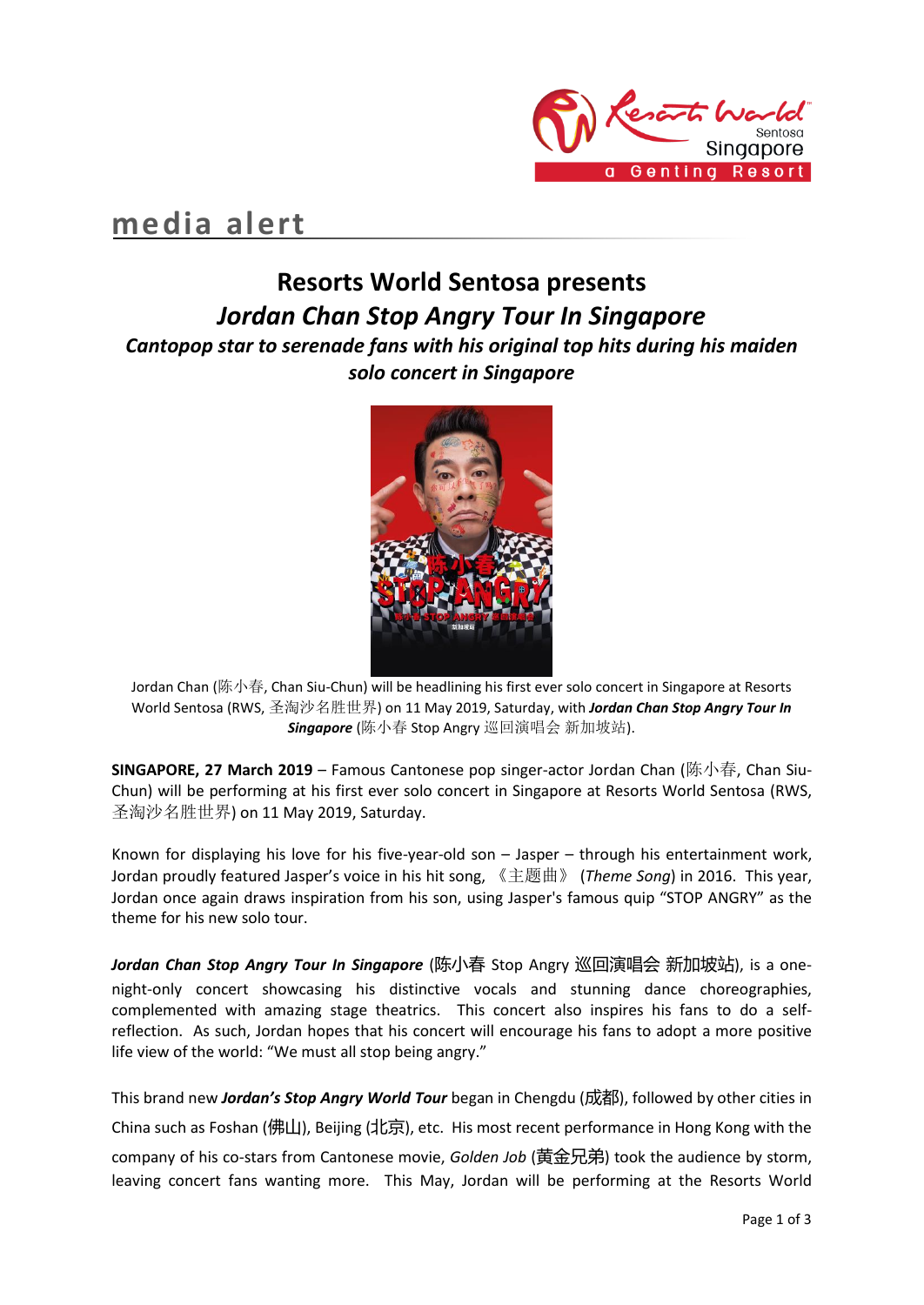Ballroom (名胜世界宴会厅) and fans can look forward to grooving to hit tracks from all of his 15 released albums. Besides busting out his oldies, he will also perform his new songs that incorporate contemporary and trendy hip hop beats that have recently attracted a new following.

Jordan's tunes are infectious with widespread appeal. Known for affixing a hip hop flavour to the Cantopop scene, his hit songs "Exclusive Memories" (独家记忆) and "The One I Love" (我爱的人), have more than 15,000,000 Spotify streams combined.

A familiar face on movie screens most notable for being one of the leading stars in popular blockbuster film series Young and Dangerous (古惑仔), Jordan was also nominated for multiple Hong Kong Film Awards (香港电影金像奖) for Best New Performer and Best Supporting Actor throughout his acting career. Besides acting, Jordan also participates in variety shows.

The stage for *Jordan's Stop Angry World Tour* is also modelled after a modern city, where Jordan strolls through like a friend, tirelessly telling his story. Jordan promises to give his best for each and every song, striving to wow his fans with his strength and talent as a multi-faceted performer. Limited tickets are for sale a[t www.sistic.com.sg.](http://www.sistic.com.sg/)

Details of Jordan *Chan's Stop Angry Tour in Singapore* at RWS:

| <b>WHAT:</b>     | Jordan Chan Stop Angry Tour In Singapore<br>陈小春 Stop Angry 巡回演唱会 新加坡站                                                                                                                                                                                                                                                          |
|------------------|--------------------------------------------------------------------------------------------------------------------------------------------------------------------------------------------------------------------------------------------------------------------------------------------------------------------------------|
| WHEN:            | 11 May 2019, Saturday, 8pm                                                                                                                                                                                                                                                                                                     |
| <b>DURATION:</b> | 120 minutes                                                                                                                                                                                                                                                                                                                    |
| LANGUAGE:        | Chinese                                                                                                                                                                                                                                                                                                                        |
| <b>WHERE:</b>    | Resorts World Ballroom™, Resorts World Sentosa<br>(名胜世界宴会厅,圣淘沙名胜世界)                                                                                                                                                                                                                                                            |
| <b>TICKETS:</b>  | Tickets are priced at Category 1: S\$188, Category 2: S\$158, Category 3: S\$128,<br>Category 4: S\$108, and Category 5: S\$88. Prices exclude SISTIC booking fees and<br>handling charges. Tickets can be purchased via: (65) 6348 5555   www.sistic.com.sg<br>Resorts World Theatre Box Office   Terms and conditions apply. |

- Ends -

## **ABOUT RESORTS WORLD SENTOSA**

Resorts World Sentosa (RWS), Asia's premium lifestyle destination resort, is located on Singapore's resort island of Sentosa. Spanning 49 hectares, RWS is home to world-class attractions including Universal Studios Singapore, S.E.A. Aquarium, the Maritime Experiential Museum, Dolphin Island and Adventure Cove Waterpark. Complementing the adventure and adrenaline of its theme parks and attractions are six unique luxury hotels, the world-class Resorts World Convention Centre, a casino and the Asian flagship of a world-renowned destination spa. RWS offers award-winning dining experiences and exciting cuisines from around the world across its many renowned celebrity chef restaurants, establishing itself as a key player in Singapore's vibrant and diverse dining scene and a leading gourmet destination in Asia for epicureans. The integrated resort also offers world-class entertainment, from original resident productions to concerts and public shows such as Crane Dance and Lake of Dreams. RWS has been named "Best Integrated Resort" since 2011 for eight consecutive years at the TTG Travel Awards which recognises the best of Asia-Pacific's travel industry.

RWS is wholly owned by Genting Singapore, a company of the Genting Group. For more information, please visi[t www.rwsentosa.com.](http://www.rwsentosa.com/)

**1** ResortsWorldatSentosa **B C** @rwsentosa **[www.rwsentosablog.com](http://www.rwsentosablog.com/)**